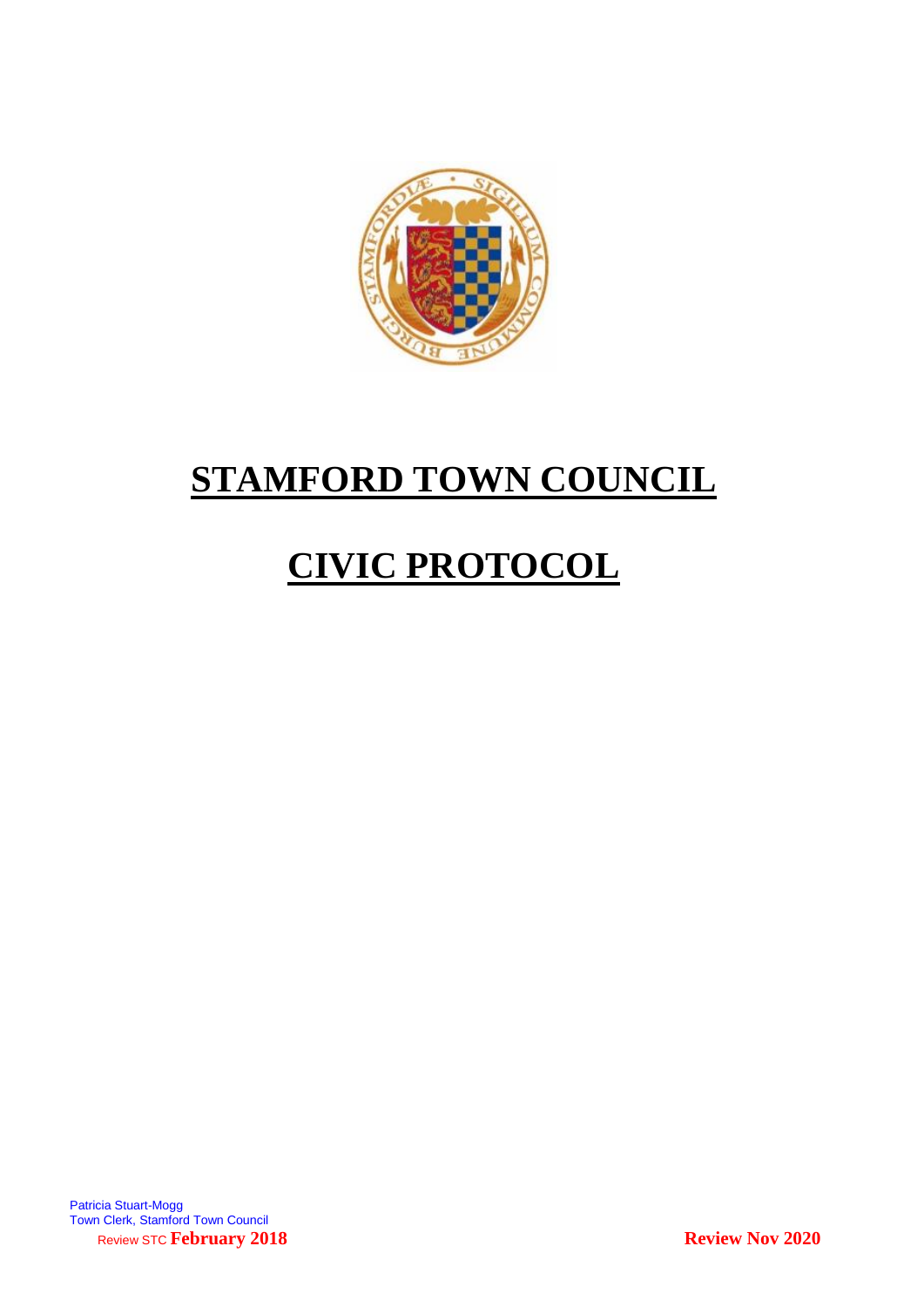# **The Role of the Town Mayor (and Deputy) of Stamford Town Council**

# **Introduction.**

The Mayor<sup>1</sup> also known as the Chairman<sup>2</sup> of the Town Council<sup>3</sup>, is Stamford's foremost citizen and the ceremonial leader of the town. In cases of unavailability or absence, the Mayor may be represented by the Deputy Mayor (Vice Chairman)<sup>4</sup>, or a senior councillor (Past Mayor who is an active member of the council), as and when appropriate. The function of the Mayor is entirely politically neutral during his term and must ensure that decisions made by the council are lawful and abide by Standing Orders, Financial Regulations which are maintained and upheld. An effective Mayor can play a major rôle in promoting a positive image of Stamford and Stamford's influence and importance at a local, regional, national and international level. A Mayor's major contribution to the rôle is to focus on the promotion, development and execution of the Town Council's vision and core objectives. Residents of Stamford rightfully expect the highest standards of conduct and impartiality in their Mayor and that the incumbent will proactively engage upon a wide range of duties and activities on their behalf during the mayoral year of office.

This guide summarises the rôles of the Mayor and the Deputy Mayor, together with the support services available. It highlights certain aspects of the rôles that may not have been previously considered.

Patricia Stuart-Mogg Town Clerk & Proper Officer.

 $\overline{a}$ 

 $1$  LGA1972, s246(6)

<sup>2</sup> This is not a gender specific role

 $3$  LGA 1972, s245 (6)

<sup>&</sup>lt;sup>4</sup> Refer to 2 above.

Review STC **February 2018**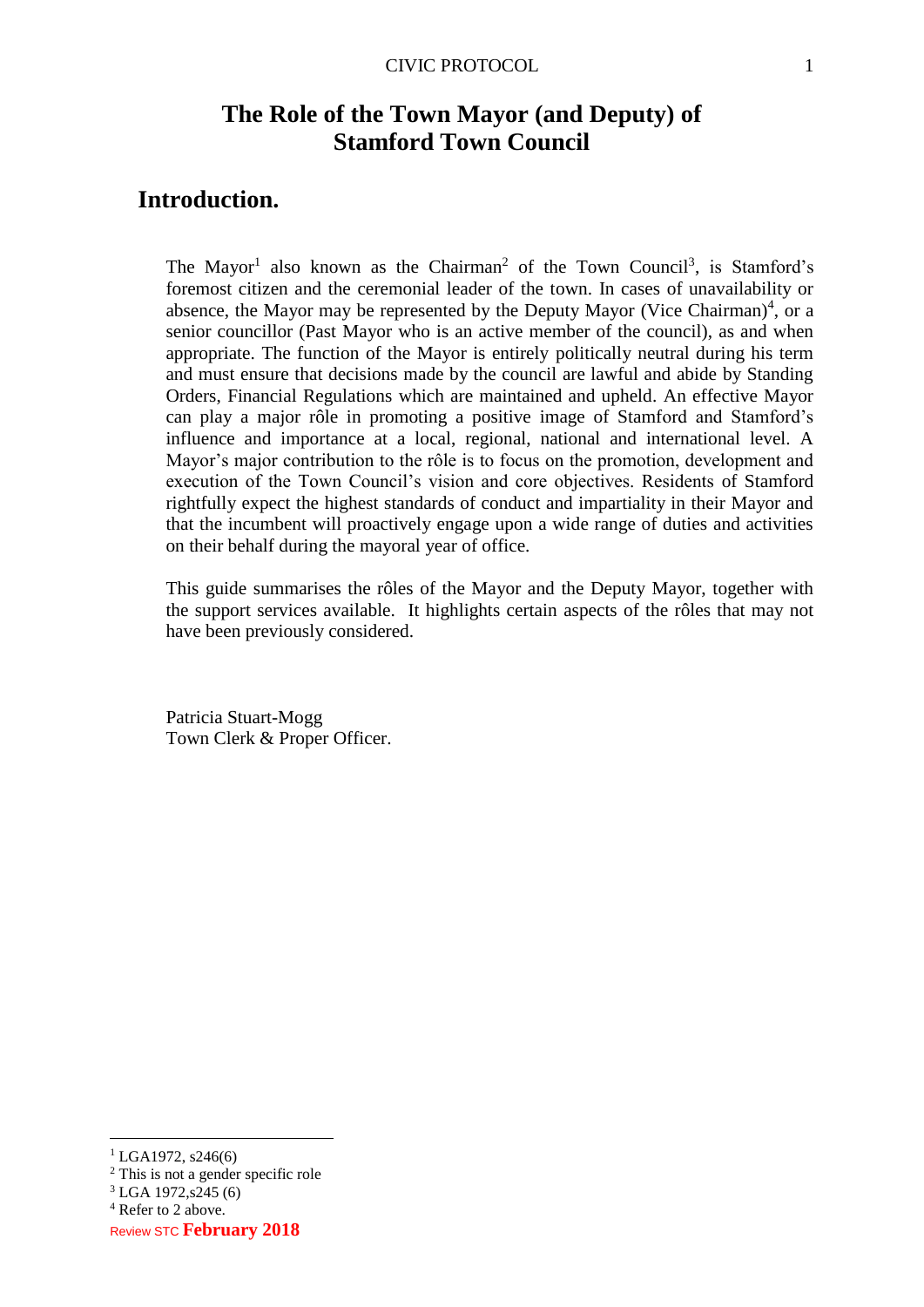# **Becoming Mayor.**

Councillors considering the prospect of becoming Mayor should contemplate the following issues which they will likely encounter before or during their year in office:

- a. The effect and consequences of becoming Mayor on their family and friends
- b. The effect and consequences on their career, their job or any fixed commitments.
- c. The effect on a political career, given that from a legal standpoint, party politics can play no part in council activities at parish and town council levels.
- d. The effect on personal and religious beliefs
- e. The self-confidence required to effect high profile ceremonial activities on behalf of the Town and the Town Council.
- f. The effect on non-council interests, activities and pastimes.
- g. The effect on the Mayor's spouse or partner
- h. The effect on a Mayor's relationship with other councillors and officers.
- i. The effect on the Mayor's relationship with constituents
- j. The effect on the prospective Mayor's general health and well-being.
- k. The time commitment in undertaking this rôle (eg. Number of events and possible hours)

# **1. The Election of the Mayor or Chairman.**

The election of the Mayor is the first item of business at the Annual Town Council Meeting<sup>5</sup>, with the election being decided by a majority of members present. The Mayorelect must be a member of the Council and make a declaration of Acceptance of Office<sup>6</sup> at the meeting at which he/she is elected. The declaration must be made in the presence of the Proper Officer and delivered to the Council.

The Deputy Mayor is not required to make such a declaration.

# **2. Rôle & Function of the Mayor & Deputy Mayor**

The Mayor will:

- i. Be the first citizen of Stamford and will carry out a wide range of civic and ceremonial duties as the Chairman of Stamford Town Council.
- ii. Be the Chairman of the Council and be the Council's principal spokesman on the Council's vision and core objectives
- iii. Offer considered direction and judgement to the Council
- iv. Preside over meetings of the Town Council and ensure that meetings follow the procedures set out in Standing Orders.
- v. Promote public involvement in Stamford Council's activities
- vi. Abide by Standing Orders, Financial Regulations which are maintained and upheld

The responsibilities of the Deputy Mayor are:-

- vii. To assist and deputise for the Mayor in carrying out the responsibilities of office
- viii. In the absence of the Mayor, to preside over meetings of the Town Council in line with Standing Orders
- ix. To attend such civic events and functions as the Mayor may determine.

<sup>6</sup> LGA 1972, s83 (4)

 $\overline{a}$ 

Review STC **February 2018**

<sup>5</sup> LCA 1972, Sch 12 para 39 (Standing Order 2e)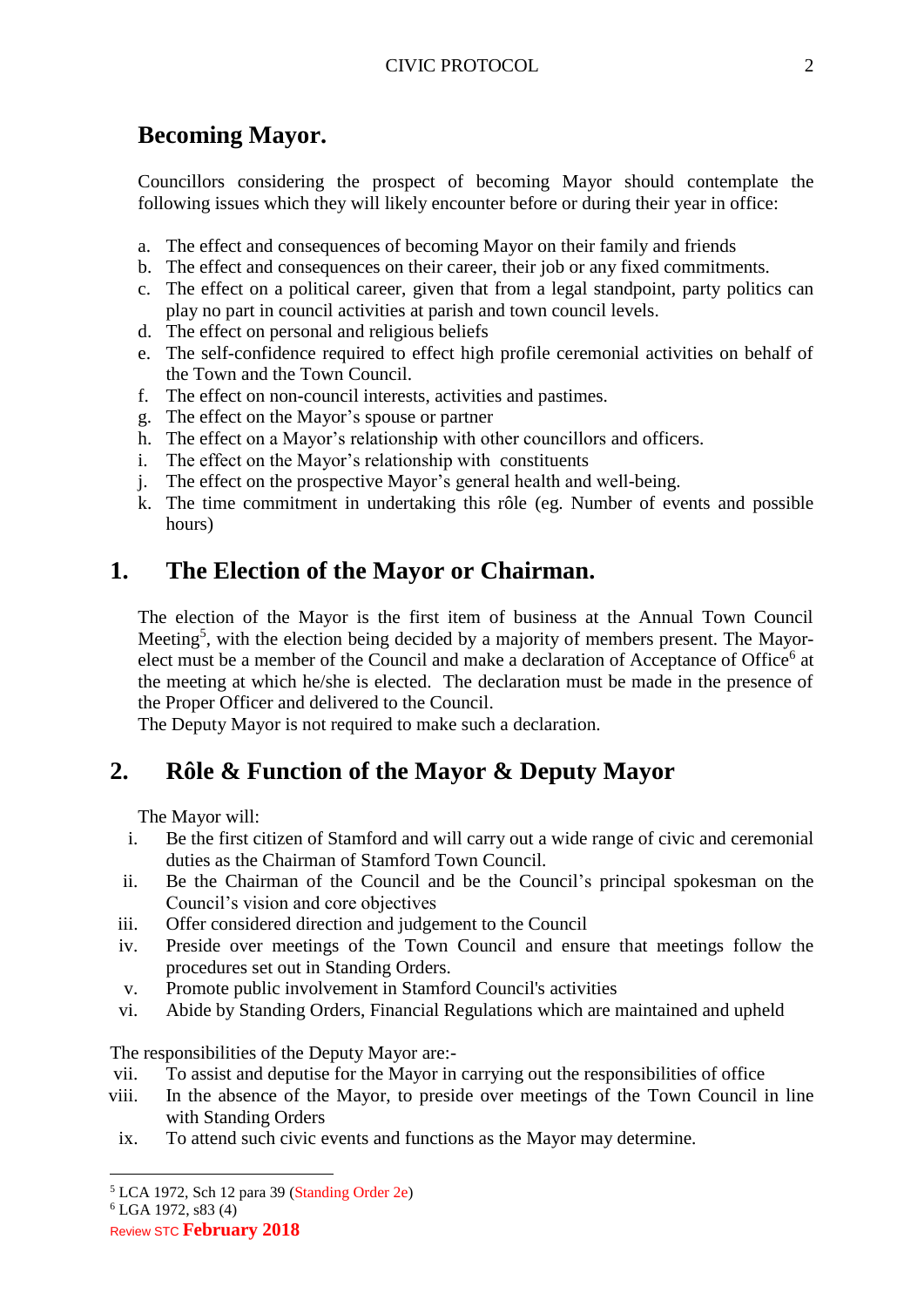### **3. Support Staff**

Detailed operational policy support and advice on a day-to-day basis is provided by the following staff:

- a. The Town Clerk & Proper Officer.
- b. The Civic Officer

#### **Town Clerk**:

E.mail: townclerk@stamfordtowncouncil.gov.uk Office telephone: 01780 753808 or 01780 759322

The Town Clerk's prime responsibility is the management and administration of the Town Council and the execution of the Town Council's determinations. This includes the functionality of the Mayor's Office including administration, budget management, providing direction and guidance on matters of civic procedure, protocol, ensuring Data Protection is maintained under General Data Protection Regulations (GDPR) and the safety of the Mayor and the civic insignia.

#### **Civic Officer:**

E.mail: civicofficer@stamfordtowncouncil.gov.uk Office telephone: 01780 753808 or 01780 759323

- i. The responsibility for providing practical secretarial and administrative support, diary management, transport arrangements, hosting arrangements for visitors, preparation of briefing notes, ceremonial protocol and etiquette, financial administration and the preparation of correspondence in respect of the Mayor's office, ensuring protected data is processed correctly under GDPR.
- ii. The Diary details for all the civic engagements are to be produced on a weekly or fortnightly basis (as required) for both the Mayor, the Deputy Mayor and appropriate consorts; providing briefing information about the venue, the required dress code and expected involvement for each occasion. Also detailed in full in the Mayor's diary identifying the action status.
- iii. In addition to civic engagements the diary may contain information about councillors' meetings and appointments. At the beginning of the Mayoral year it will be agreed with the Mayor and Deputy Mayor exactly what they wish to have entered in the civic diary.
- iv. The diary is distributed widely amongst council officers, councillors and the local media. A copy is also put into the public domain in being published on the Town Council's website.
- v. Every week the Mayor should arrange a meeting with support staff to discuss relevant issues regarding involvement in particular civic diary events and related issues. A weekly or fortnightly diary of all scheduled civic engagements is confirmed to include council or committee meetings and any functions taking place in the Town Hall. In respect of civic invitations, whenever a firm booking for a civic engagement is made, a letter of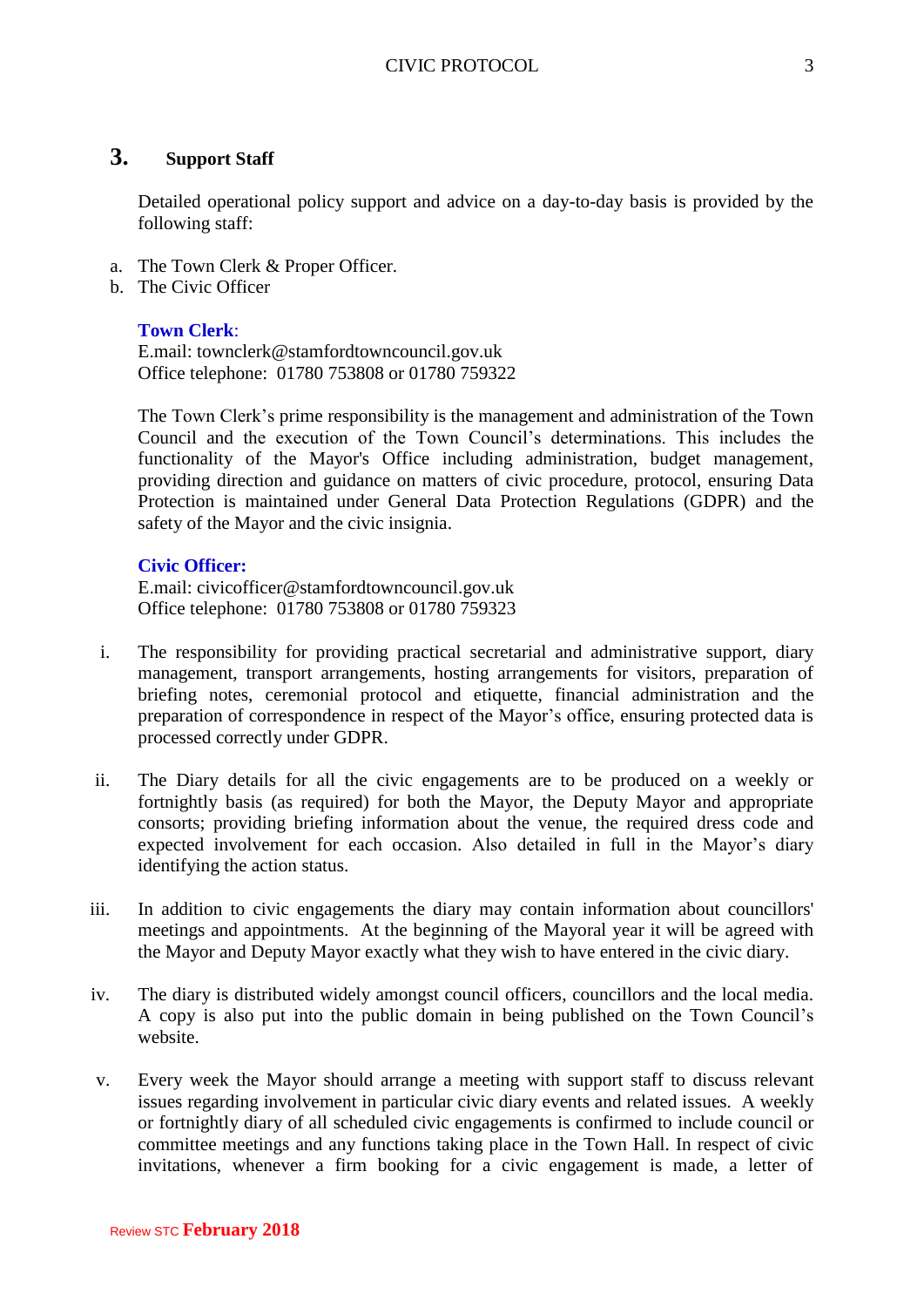confirmation is sent to the organisers enclosed with which is a 'function form' requesting additional information about the coming event or function.

- vi. The objective of this form is to establish key details in respect of the event so as to clarify what (if any) specific rôle the Mayor is required to play. It is requested that the form be returned no later than one week before the event or function, along with background information about the event or organisation(s) involved. Notes are maintained for reference purposes.
- vii. A week ideally before each event a copy of this form should be available with all appropriate, additional information such as details of any gifts or awards to be presented, bullet-points for speeches etc. The rationale is to provide the Mayor with clear details about each engagement. The form will give information about the organising group and the event itself, as well as essential practicalities – such as the required dress code, arrival time, person(s) who will meet the Mayor and the time after which the Mayor will be free to leave. It will also detail what is expected from the Mayor while present  $-$  e.g. taking part in a photo call, cutting a ribbon or drawing a raffle or saying a few words. Sometimes the Mayor is asked to speak in which event suggested points will be provided; otherwise it may be appropriate that very short, general remarks or observations are made.

It is requested that the Mayor and the Deputy Mayor provide feedback after each event or function as to whether the information provided proved useful and whether any additional information would be helpful.

**MAYOR'S CADETS –** 2071 Squadron ATC are the official escort at ceremonial occasions.

# **4. GENERAL REQUIREMENTS**

#### *a. Invitations*

All incoming invitations should be sent for consideration to the Mayor as the First Citizen. If the Mayor cannot attend it may be appropriate to delegate at the Mayor's discretion.

On occasions when the Deputy Mayor or other Councillor is invited to a function in their civic capacity, the invitation should be brought to the attention of the Civic Officer, who will inform the Mayor in order ensure clarity and avoid the potential for any misunderstanding.

#### *b. Availability*

The Mayor must endeavour to carry out the full year's programme of engagements.

Mayoral engagements are very wide ranging. Where possible all invitations will be accepted, provided the engagements are appropriate and that the Mayor, or the Deputy Mayor, is available.

The Mayor should accept as many engagements in person as possible. The Deputy Mayor is normally called upon in the event of the Mayor's unavailability or in unforeseen circumstances etc. The Mayor is advised to have a few days free of engagements built into the Mayoral diary to allow time to 'recharge batteries' and catch up on personal matters.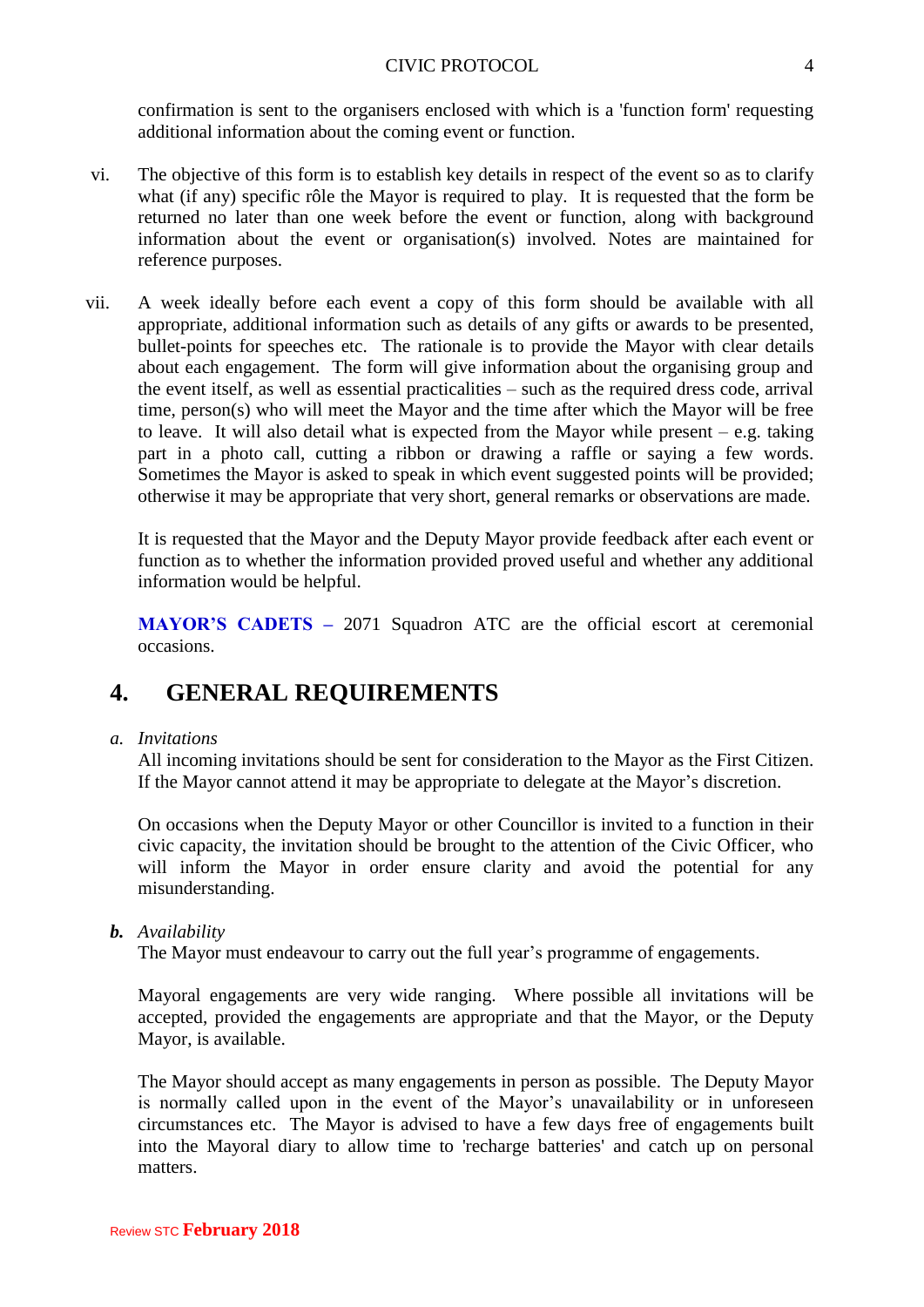Upon the commencement of taking Office, the Mayor and the Deputy Mayor should advise office staff of their availability (particularly if they are in employment) and of any meetings or events already scheduled in their personal diaries.

As a general rule, invitations are accepted on a first come, first served basis to avoid offence; but inevitably there are exceptions. Usually engagements are determined using the following precedence – Stamford town, adjacent authorities, local military units and then any other activity or event which will benefit the town and its residents.

There are times, however, when it is appropriate for the Mayor to attend an event rather than the Deputy Mayor.

# *Specific Requirements*

The prime, specific requirements of the Mayor's rôle are:

- i. Chairing skills as the Civic Head, with a detailed understanding of the Council's Standing Orders and Financial Regulations
- ii. Confidence and clarity in making speeches
- iii. Ability to network and socialise at all levels
- iv. Ability and willingness to demonstrate an intelligent interest within a wide demographic of people and issues
- v. An understanding that, as Mayor, they will be in the public gaze and attract media attention during the majority of their time in office.

### **5. Political Neutrality**

Every Mayor must be a councillor and, by definition, a diplomat with clear responsibilities to the electors in his or her ward.

The convention has been that during the Mayoral Year the Mayor reduces his or her constituency profile. Mayors should go out of their way to display neutrality in political matters during their year in office. It is inappropriate for the Mayor to be associated with any politically contentious or divisive issues.

### **6. Use of Civic Chains**

The wearing of Mayoral and Deputy Mayoral robes, chains and badges is the outward manifestation of civic office.

There is significant history and protocol regarding the wearing of such insignia. An important point to remember is that the dignity of the Office must be maintained and that the use of civic robes should not be a matter of routine. When wearing the mayoral chain, the Mayor and/or Deputy Mayor should be appropriately dressed as befits the office and never wear inappropriate, casual clothing such as T shirts, jeans or trainers. Mayors and Deputy Mayors should also be aware that it would be a gross breach of protocol for them to wear Chains of Office outside the Town boundary **without the express permission of the Council being visited**. This caveat includes events held at Burghley House.

The Deputy Mayor may only wear a robe and chain in the absence of the Mayor or at the Mayor's discretion

In 1926, six robes were presented to the Aldermen of Stamford by the Marquess of Exeter. The Aldermen were elected by Council members themselves and not by the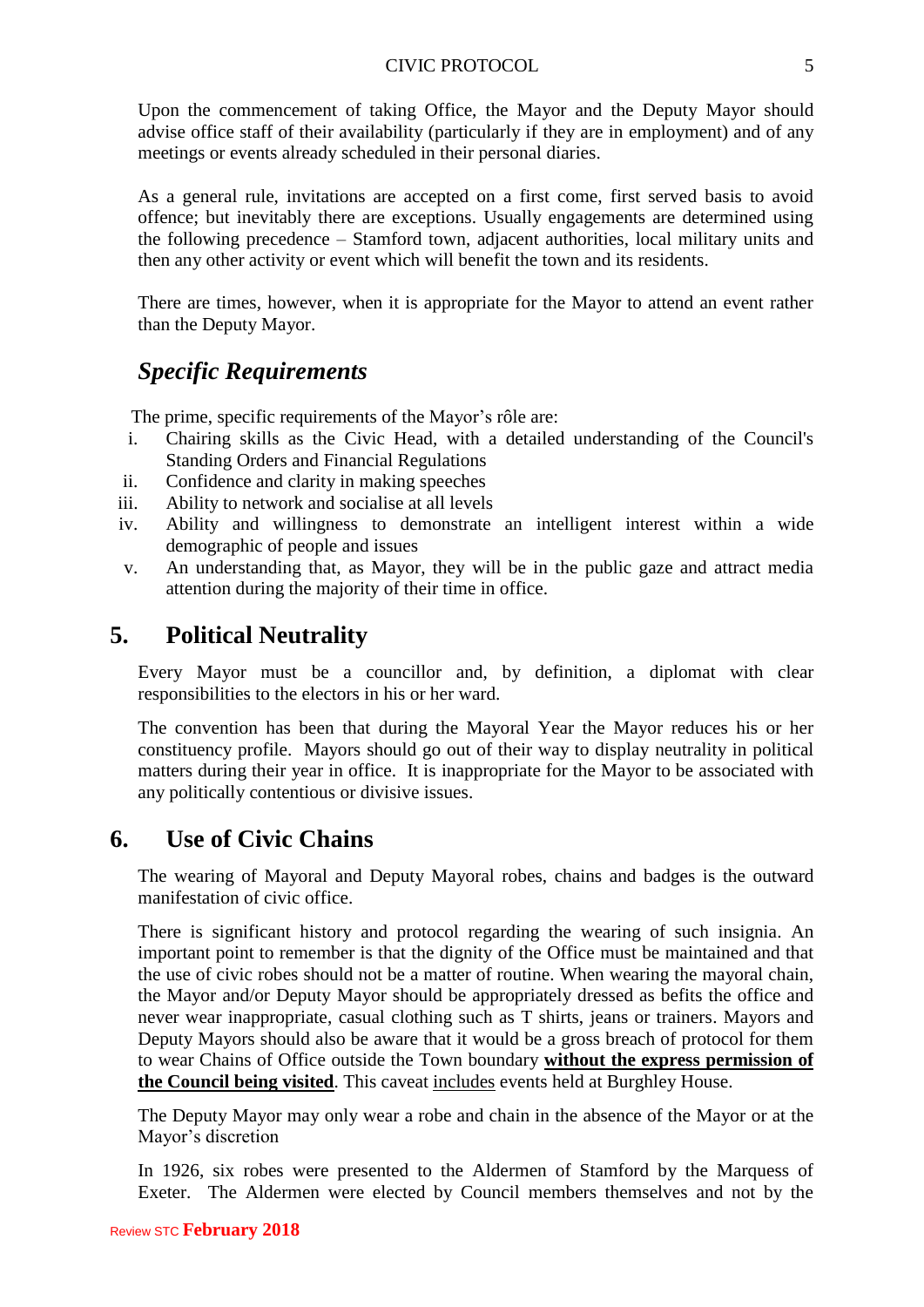electorate. When Stamford lost its Borough status, it also lost the right to confer the title 'Honorary Alderman' who, as such, had hitherto worn these robes. In the interests of maintaining a ceremonial tradition Stamford Town Council determined these robes would continue to be worn at civic functions by Past Mayors attending the event, in order of 'seniority', and who are serving Councillors. During Town Council meetings such Councillors may also wear these robes at the discretion of the Mayor, and follow the Mayoral procession into the Chamber prior to meetings. All other Councillors should be present and already in their seats to acknowledge the arrival of the Mace and the Mayoral procession.

The Mace will be carried by the longest-serving Past Mayor, or another Past Mayor deputising, who will announce on entry to the Chamber *'Please be upstanding for the Mace*'.

The Mayoral Chain should only be worn at events, **never when travelling to and from events**. The Chain should always be kept, and transported, in its' official box or on the Mayor's person; carefully folded in the pouch provided. Although insurance cover is in place when the Chain is in the possession of the Mayor, it must be borne in mind the Chain is irreplaceable. The Chain **should never be left unattended** (such as in the Mayor's vehicle) or placed at risk at any time.

The Mayor should take personal responsibility to ensure adequate security measures are always in place whilst in possession of the chain. The Chain should remain in its designated box at the Town Hall other than when being worn on official or ceremonial duties.

The above equally applies to the Mayoress or Consort and the Deputy Mayor and Deputy Mayoress or Deputy Consort's Chains of Office, which should only be worn when required on official occasions.

When wearing official robes and hats, the Mayor (both male and female) should remove the hat when:

- i. Acknowledging salutes;
- ii. During the playing of the National Anthem;
- iii. In the presence of a member of the Royal Family.

During march pasts, the Mayor should remove and replace the hat:-

- i. As each section passes the salute;
- ii. When the Colours pass; or
- iii. On an Inspection when the Mayor passes the Colours

When attending church services guidance will be sought from the Mayor's Chaplain.

### **7. Mayor's Chaplain**

The Mayor may appoint a Chaplain at the Annual Town Council Meeting.

If a Chaplain is appointed, the Chaplain or Chaplain's representative will normally attend the start of each Town Council meeting to say the opening prayer. The Mayor's Chaplain also officiates at the following services:

- i. Mayor's Sunday
- ii. Armed Forces Week (Flag Raising)
- iii. Battle of Britain Parade
- iv. Remembrance Sunday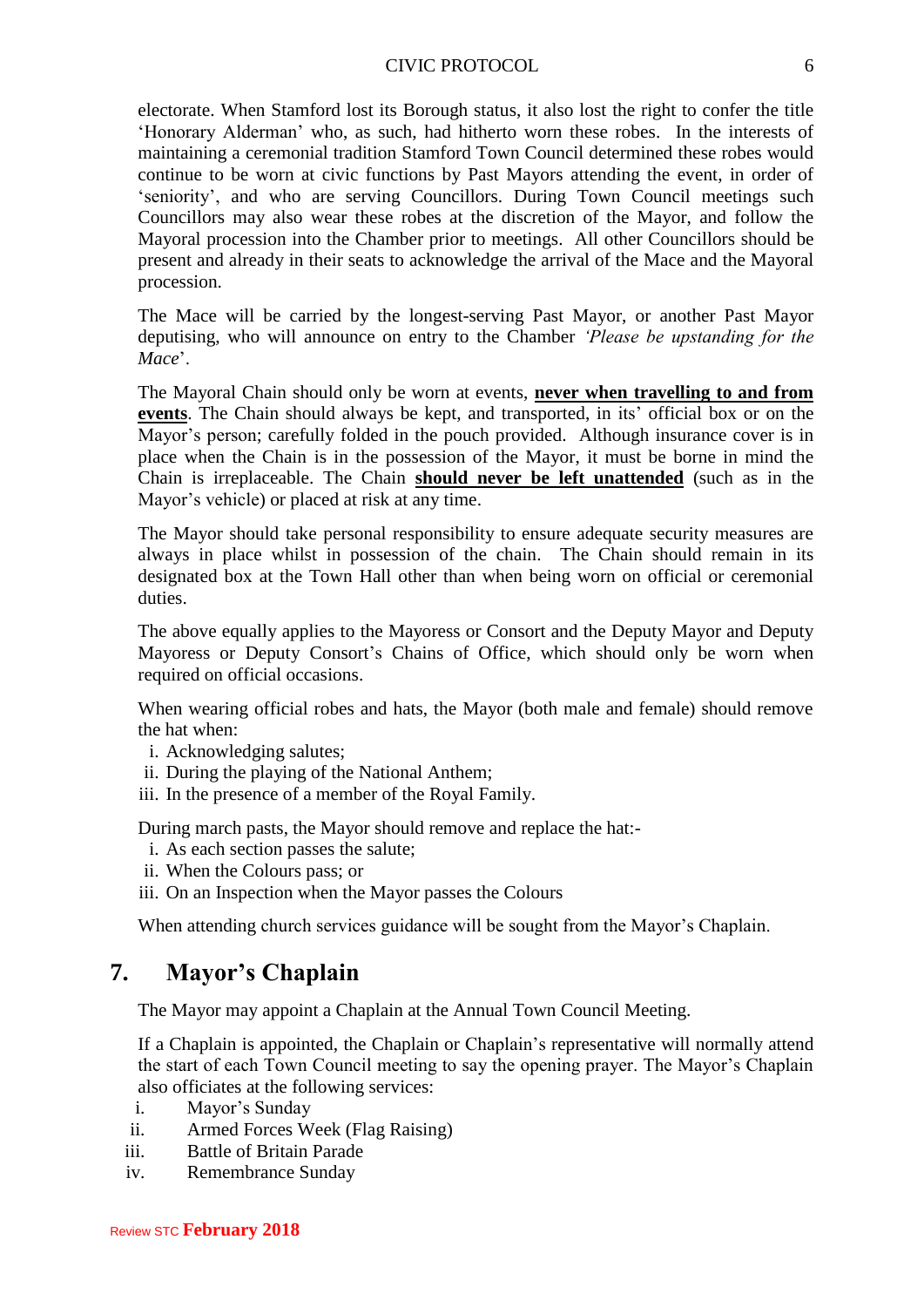The Mayor may invite the Chaplain to attend other functions during the year, such as the Civic Dinner. If no chaplain is appointed, the Dean of Stamford should be invited to civic events in lieu.

### **8. FINANCE**

#### *a. Mayoral Allowances*

The Mayoral Allowance is a payment made to the Mayor to assist with the expenses of being in office. The Mayor will be informed of the annual gross figure and payment is made at the beginning of each Mayoral year.

The following expenses are to be paid for from the allowance and are a rough guide to provide an indication how the allowance of  $\text{\pounds}2,200^7$  may be split between the functions for which the Mayor is responsible.

- i. Civic Dinner (must be self-financing through ticket sales and cost neutral, £400 may be utilised towards cost of personal guests)
- ii. Reception of Civic Heads (optional) £480
- iii. Mayoress' Tea Party (optional) £340
- iv. Regalia evenings (optional) £100
- v. Photographs for Year Book and council Chamber £100
- vi. Miscellaneous expenses £580 (postage, stationery etc.)
- vii. Design and printing of Christmas Cards

The Mayor and Deputy Mayor will receive travel allowances, as determined by the Town Council, to assist with any transport expenses incurred in the line of duty. The Mayor's travel allowance will be up to a maximum of  $£500<sup>8</sup>$  and the Deputy Mayor travel allowance will be up to a maximum of  $£200^\circ$ . All travel expenditure must be supported by a civic engagements list.

Functions paid for by Town Council:

- i. Mayor Making\* (1)
- ii. Mayor's Sunday (a)
- iii. Freedom Parade ) Value determined by Town Council
- iv. Remembrance Day )
- v. Burghley Sermon )
- vi. Battle of Britain (b)

\***PLEASE NOTE**: The Town Council will finance the drinks and buffet for Mayor Making only, all other functions will be drinks only.

There is an additional Mayor allowance  $(f100)$  held by the Council to pay for cards, flowers and anything else which may normally be paid out of Council funds.

It should be noted that all expenditure from any allowance must be accountable and **will be** put in the public domain and be available for public viewing. The Mayor is responsible for organising such civic activities that they think fit within the allowance limit. They

 $\overline{a}$ 

<sup>7</sup> Agreed at STC October 2017

<sup>8</sup> Agreed at STC October 2017

<sup>&</sup>lt;sup>9</sup> Agreed at STC October 2017

Review STC **February 2018**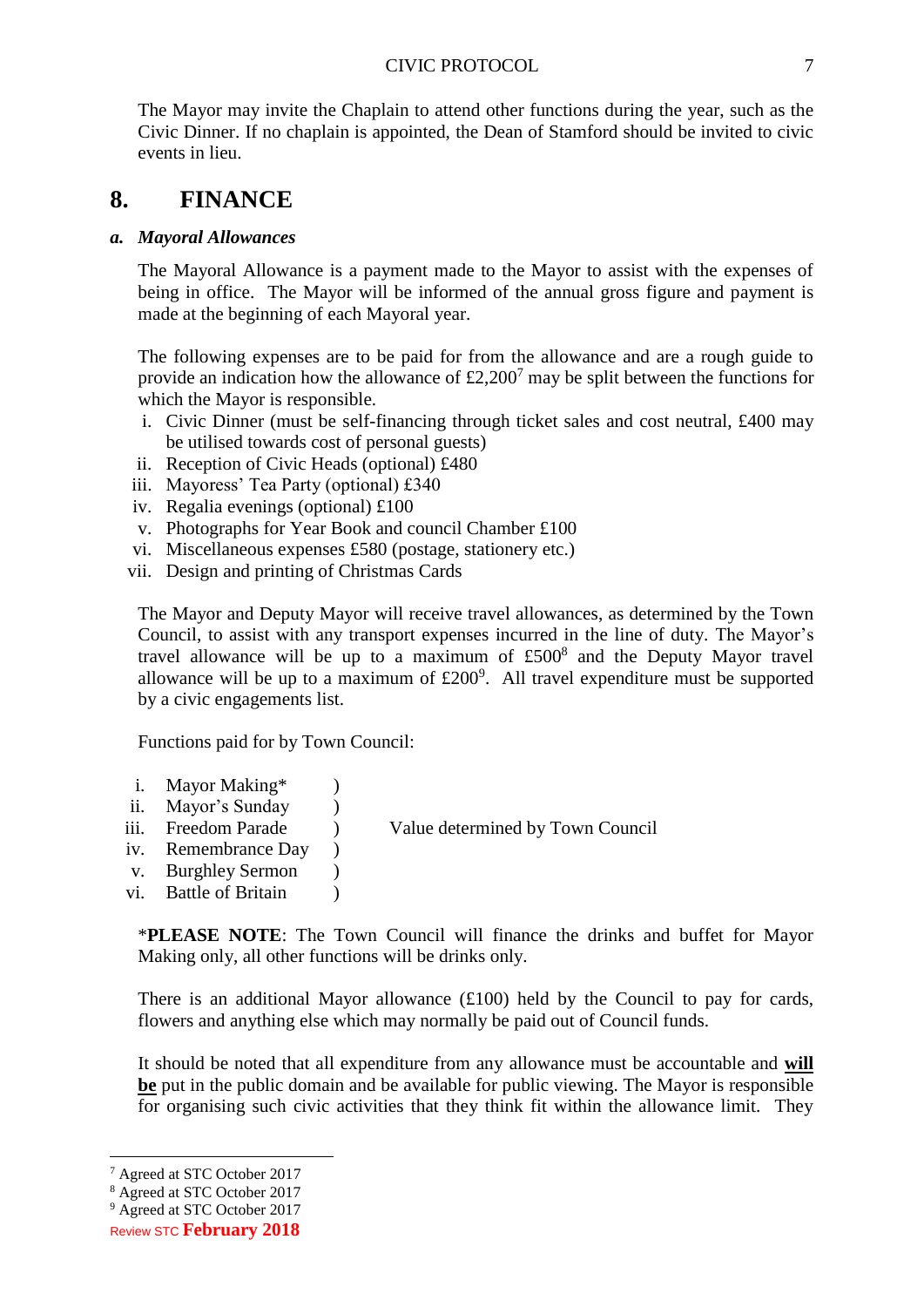may consult with the Civic Officer but will be expected not to make unreasonable demands on their time.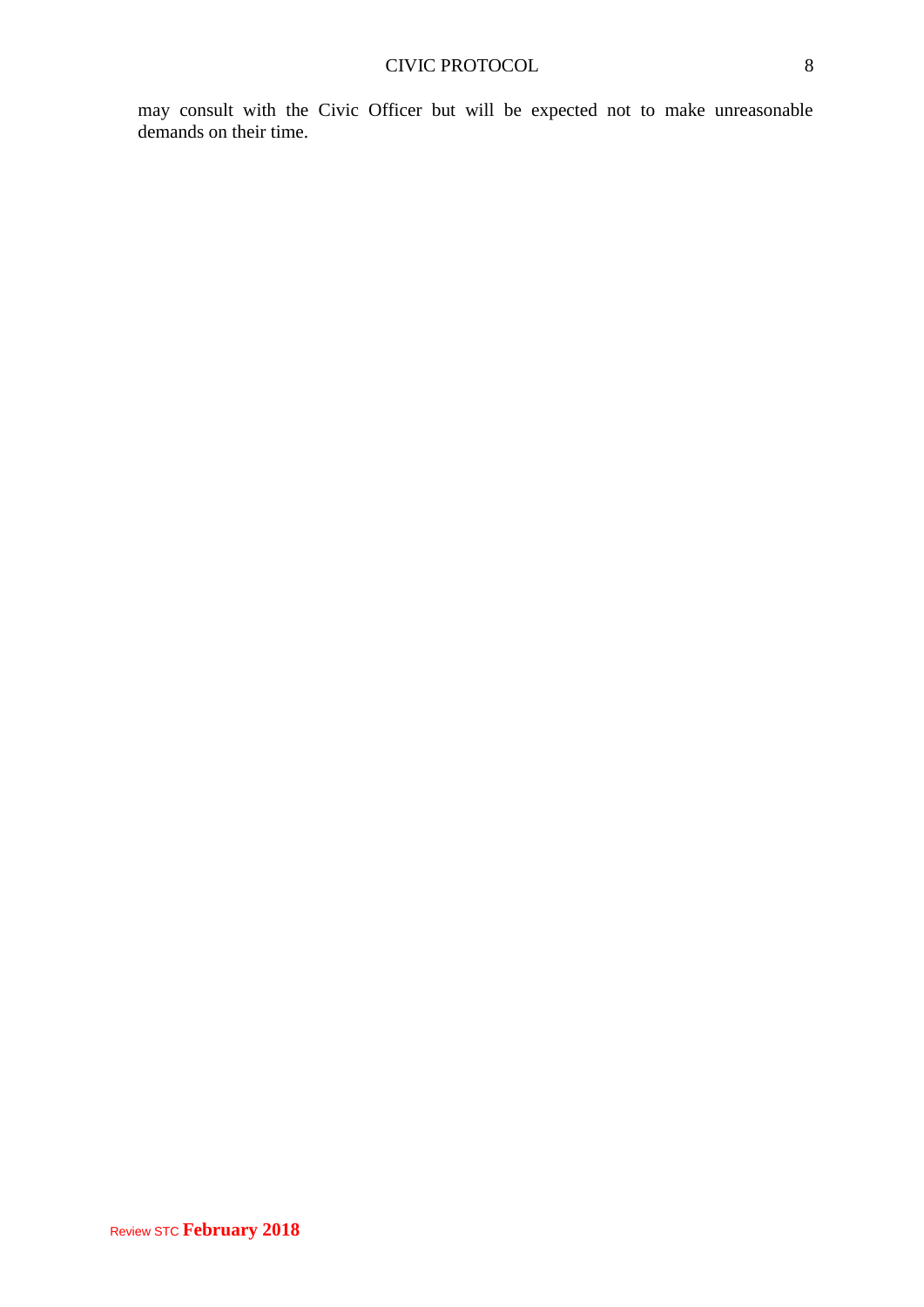#### *b. Hospitality Budget (Mayor only)*

In the interests of transparency and best practice, and to ensure that the hospitality budget is administered properly, the Council's policies and procedures relating to the management of budgets must be followed.

#### *c. Mayor's Charity*

The Mayor must nominate the Charity/ies of choice at the Annual Town Council Meeting. If another charity receives a benefit at any other time during their Mayoral year (**e.g. use of the Town Hall)** then this must be clearly shown on any paperwork relating to that occasion.

The nominated bank account for the Mayor's Charity (Stamford) alone will be used and the incumbent Mayor, Deputy Mayor and the Town Clerk will be signatories. For fiscal probity, at the end of the Mayoral year a copy of the accounts for the charity/ies should be presented to the Finance Committee, showing funds raised for each event and the payments made to the nominated charity or charities, a copy of the accounts to be put in the public domain and examined by the Independent Auditor.

If the Mayor wishes to raise funds for their nominated Charity or charities, this is considered a private matter and must not add to the administrative work already undertaken by the Town Hall staff. However if staff are available such staff may assist, subject to their freely-given individual agreement, if an event is taking place in the Town Hall provided it does not impinge on their completing their core duties.

When the Mayor is involved in a retail unit opening or similar, it is suggested that the organisation makes a donation to the Mayor's Charity fund.

#### *d. Christmas Cards*

The Mayor is expected to send Christmas cards (see 8aVII) to other civic heads, past mayors, town councillors and local organisations. The cost of producing the cards is the Mayor's responsibility and should be debited from the Civic allowance. The Town Hall will post and pay postal costs for such official cards to those named above **only**. Payment of postage costs for cards sent by the Mayor to family and friends is the Mayor's personal responsibility and **will not** be met by the Council. It is the responsibility of the Civic Officer to monitor and uphold this Financial Regulation.

### **9. Giving and Receiving of Civic Gifts**

A formal register is maintained of gifts presented to the Town and gifts presented on behalf of the Town. It is important that gifts are meticulously recorded. This avoids duplication on future occasions and allows a review prior to future visits, in all likelihood by different representatives. The register also acts as an ongoing inventory of Civic property, relating to international, cultural and other links and for insurance purposes. The register is important as it acts as a clear record of both outgoing and incoming gifts.

In order to safeguard the position of Mayor, Mayoress or Consort and Deputies, as well as the Council, the Mayor is asked to notify the office staff at

the earliest opportunity of any gifts received or presented, together with information identifying the donor/recipient and such listing to be put in the public domain. Arrangements can then be made to issue appropriate letters of thanks. It is important to distinguish between civic and purely personal gifts (e.g. flowers, chocolates, etc).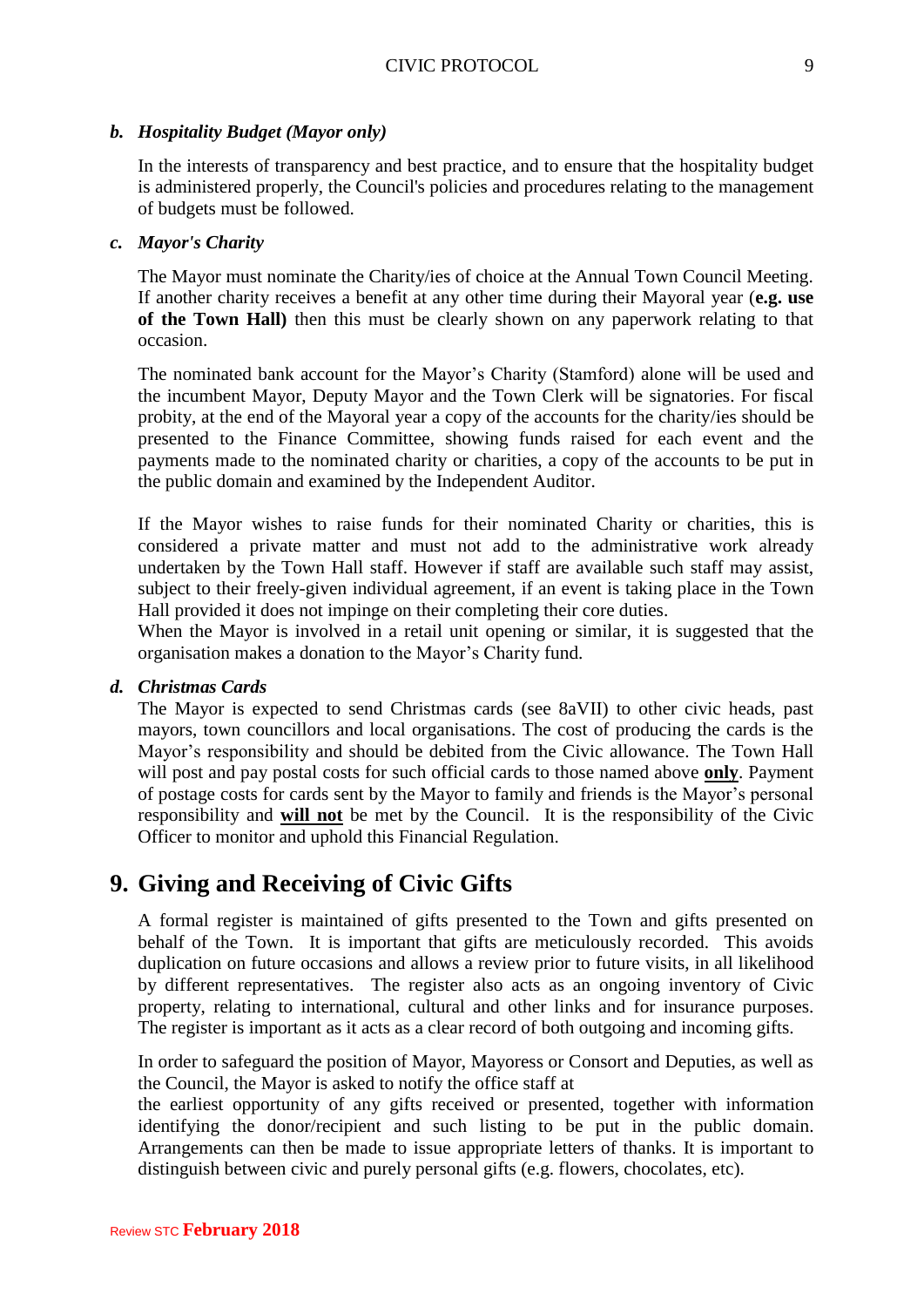Five special, hand-painted presentation plaques of the Town Council's armorials are available for the Mayor to present during the Mayoral year. Should any more be required, these are to be funded from the Mayoral allowance.

## **10. Use of Office facilities and other matters**

#### *a. Mayor's Parlour*

This is the Mayor's office and as such is free for the Mayor to use at all times on Mayoral business. Subject to the Mayor's approval this area may be used for other duties and occasions. Proper respect must be accorded by all who visit or use to the Mayor's Parlour. This will be available for Town Hall tours when not in use by the Mayor.

#### *b. Seating in Council Chamber*

The seating method applied in the Council Chamber is by 'seniority'.

Seniority relates solely to a Councillor's length of service and the number of votes gained upon that councillor's election. It neither confers nor infers any privilege nor advantage over any other councillor. Length of service includes broken service. The Mayor occupies the Mayoral chair with the Deputy Mayor to the immediate right and the Town Clerk sitting to the immediate left. Councillors who are Past Mayors occupy the remaining 'top table' chairs in order of 'seniority'.

#### *c. Past Mayor's Portraits*

At the end of each Mayoral year the retiring Mayor's portrait is hung on the Chamber wall and the oldest portrait is removed. The Chamber holds 27 consecutive Mayoral portraits at any one time. Any deceased Past Mayor, within the 27year rotation period, will be indicated by a black ribbon draped across the top right-hand corner.

#### *d. Deferment of Mayoralty*

In the case of a member due to become Mayor-elect by virtue of seniority and wishing to defer their year in office, such deferment may not be postponed for more than a maximum period of two years. After this period the 'deferring' Mayor would lose all 'seniority' for the purpose of becoming Mayor and be relegated to the bottom of the list pending the next four-year term of the Town Council.

#### *e. Free use of the Town Hall*

The Mayor may agree to make the Town Hall facilities available, at a pepper corn rate of  $\pounds1.00^{10}$ , at his discretion on six occasions during the daytime through the Mayoral year. For events during the evening where there are chargeable elements these are to be considered by the Finance Committee. All events requesting the use of Town Hall facilities must be considered by the Finance Committee on a case by case basis. Events must be agreed well in advance with the Town Clerk to ensure availability and adequate staff cover.

#### *f. Other Facilities*

 $\overline{a}$ 

The Town Hall is for the use of the Mayor only in respect of their position as Mayor. The use of Town Hall facilities, such as paper, copier and staff, is restricted to Mayoral duties and the function of Mayor only. As the Town Hall support staff deal with all correspondence on behalf of the Mayor, there should be no reason for the Mayor to require stationery etc. All business cards must carry the Town Hall's address, telephone number, postal and email addresses only, **not personal home or business address**  details. The Mayor is provided a concessionary parking permit by South Kesteven

Review STC **February 2018** <sup>10</sup> To satisfy the requirements for the creation of a legal contract for the use of the Town Hall.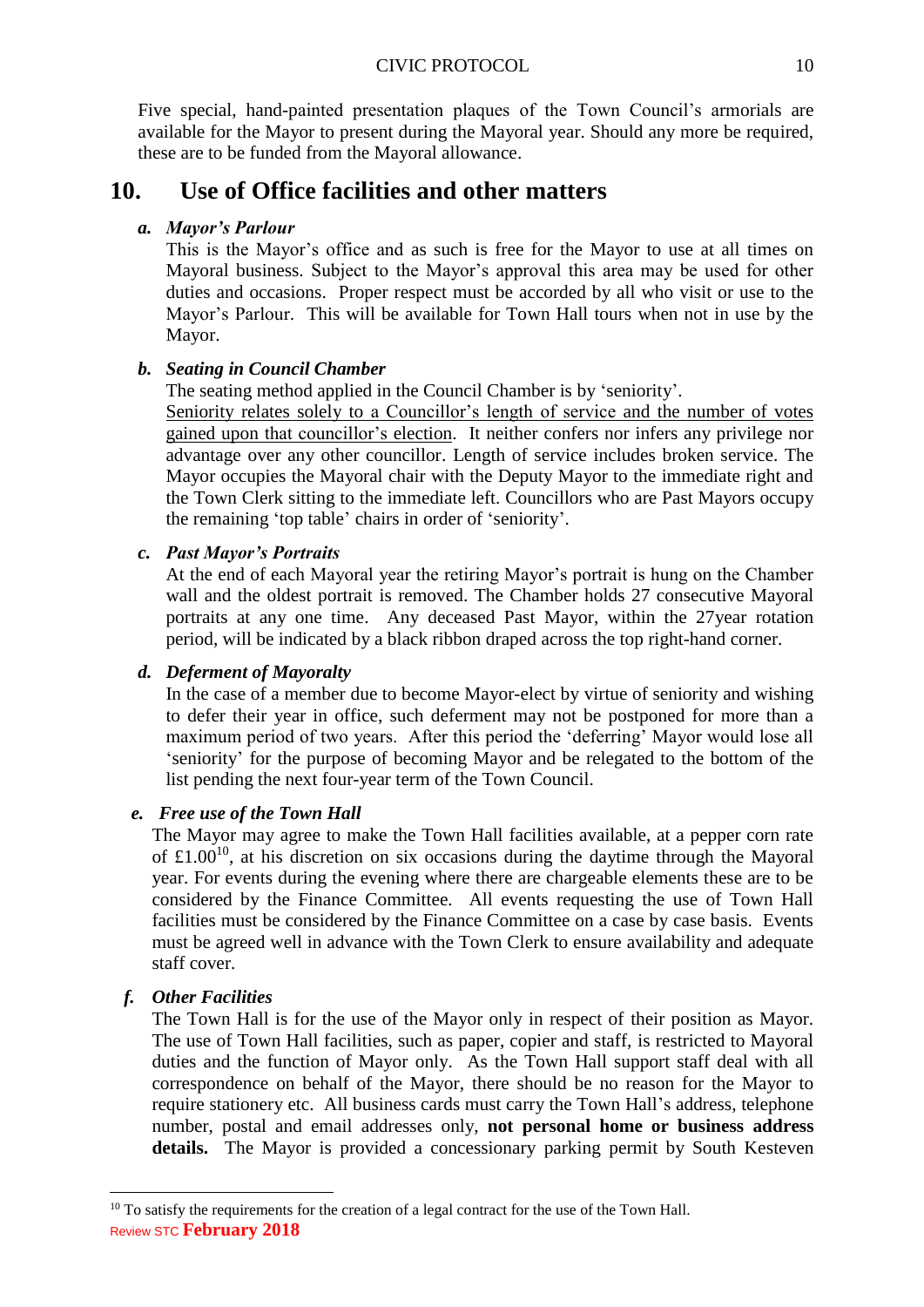District Council during their term of office and **must** be handed back to the Town Hall at the end of their Mayoralty.

# **11. Membership of Local Organisations**

The Mayor is traditionally asked to represent the Town Council on a number of bodies within the Town. Some of these positions carry the responsibilities of Trusteeship or Governorship. By the nature of these appointments, the Mayor will become liable, as any Trustee or Governor, both legally and financially. However, any liability, other than rising from a criminal act, will be covered either by the Town Council's insurance or insurance taken out by the charity or organisation that the Mayor is asked to join.

It is an honour to be asked to join these organisations, and forms a key and fundamental part of the rôle of Mayor.

- a. *Endowed Schools*: There is no formal governing rôle, but the Mayor will be invited to attend appropriate school functions.
- b. *Browne's Hospital*: The Mayor is automatically a Trustee of the charity that runs Browne's Hospital. The primary purpose of this charity is to run the alms houses in Broad Street, known as Browne's Hospital, and to that end the Trustees deal with matters relating to property owned by the charity, including the hospital itself, together with small areas of land and financial investments. The Board of Trustees meet every couple of months and includes representatives of The Burghley Estate, the Church of England, the Town Council and other interested bodies. The Deputy Mayor is invited to attend the meetings as an observer
- c. *Harry Skells Trust*: All Town Councillors are automatically Trustees of this charity, which supports applicants in accordance with the Will of Harry Skells. The Mayor is Chairman of the Board of Trustees, which meets quarterly. Councillors must bear in mind that Skells Trust business is completely separate from, and must not be influenced by, any Town Council business.
- *d. Stamford Festival Committee*: The Mayor is both a President of, and a Town Council representative on, the Festival Committee. Deputy Mayor is invited to attend the meetings.
- *e. Burghley Park Golf Club:* The Burghley Golf club are happy to grant honorary membership of the club to the incumbent Mayor for their term of mayoralty.

# *Standard Events*

The traditional Stamford Civic Events during the Mayoral year are:

- a. *Inauguration of the new Mayor* May (usually the second Thursday) at noon. This is linked with the Annual Town Council Meeting.
- b. *Mayor's Sunday* June (usually second Sunday) often at 11am but has occurred in the afternoon on occasion. A formal event with a Civic Parade to church.
- c. *Battle of Britain* September (First Sunday on or after 15 Sept). Formal event principally organised by R.A.F Wittering with a military parade and civic procession to church and then to the War Memorial.
- d. *Freedom Parade* Usually incorporated with Battle of Britain activities when exercised in Stamford (every 4 years).